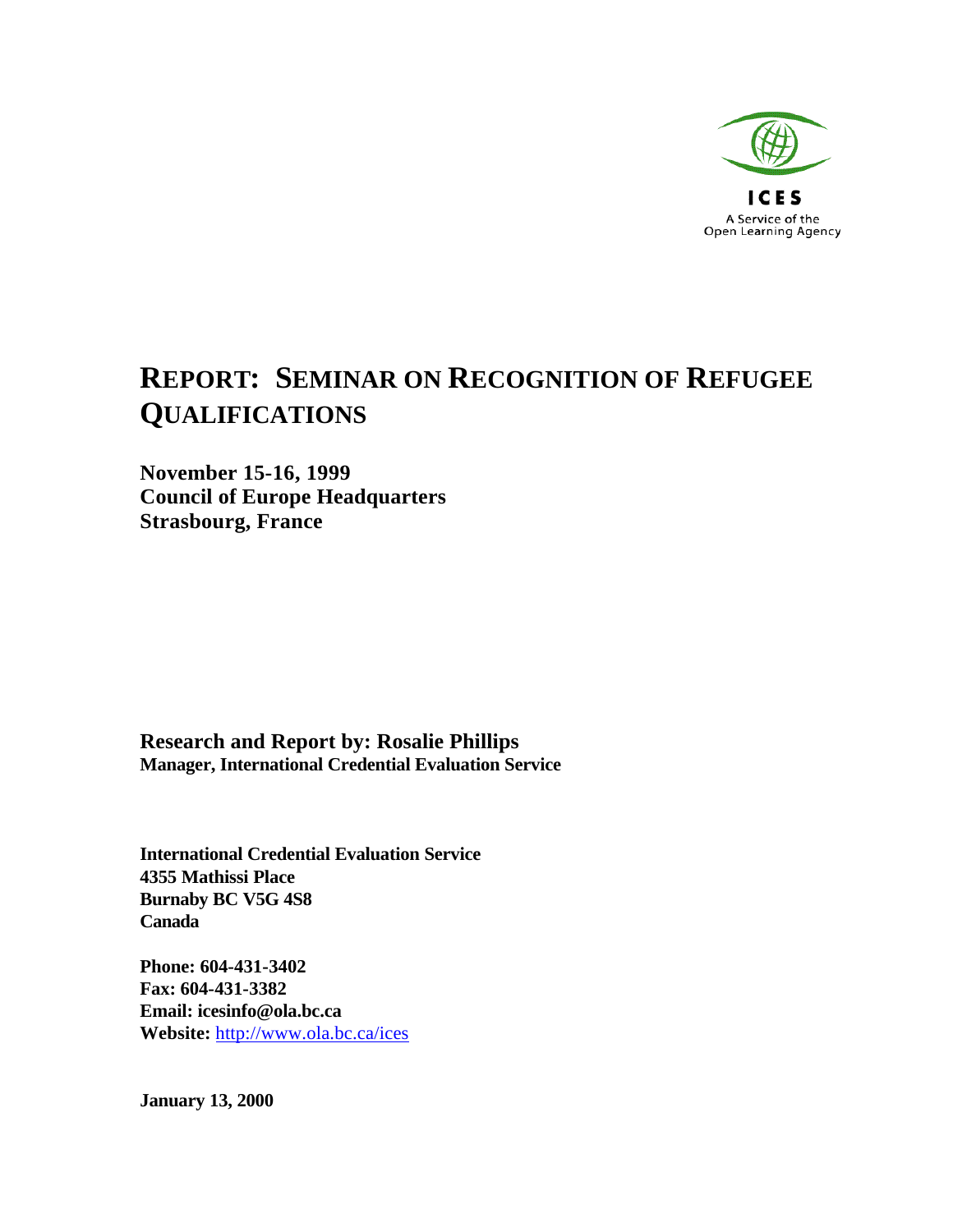# **TABLE OF CONTENTS**

| SECTION I: SEMINAR PERSONAL PRODUCTION ISSUE AND PERSONAL PRODUCTION ISSUED.                         |  |
|------------------------------------------------------------------------------------------------------|--|
|                                                                                                      |  |
|                                                                                                      |  |
|                                                                                                      |  |
| SECTION III: INTERNATIONAL AGREEMENTS <b>CONSERVERTS</b> 3                                           |  |
|                                                                                                      |  |
| Section VII of the Lisbon Recognition Convention Concerns and Alliance Assembly 4                    |  |
| SECTION IV: GUIDELINES FOR THE RECOGNITION OF REFUGEES'                                              |  |
| QUALIFICATIONS 4                                                                                     |  |
|                                                                                                      |  |
|                                                                                                      |  |
|                                                                                                      |  |
|                                                                                                      |  |
|                                                                                                      |  |
|                                                                                                      |  |
|                                                                                                      |  |
|                                                                                                      |  |
|                                                                                                      |  |
| SECTION VI: REFUGEES FROM SOUTH EAST EUROPE <b>with the contract of the CO</b> and the <sup>10</sup> |  |
|                                                                                                      |  |
|                                                                                                      |  |

## **LIST OF APPENDICES**

**Appendix 1:** *Recognition of Refugee Qualifications – Outline of a Training Seminar*, Secretariat Discussion Document, 15-16 July 1999

**Appendix 2:** *List of Participants*, Seminar on Recognition of Refugee Qualifications, 15-16 November 1999

**Appendix 3:** *Convention on the Recognition of Qualifications Concerning Higher Education in the European Region*, Lisbon 1997

**Appendix 4:** *General Guiding Principles for Good Practice in the Assessment of Foreign Credentials; Working Paper*, Provincial Assessment Committee – Canada, 1998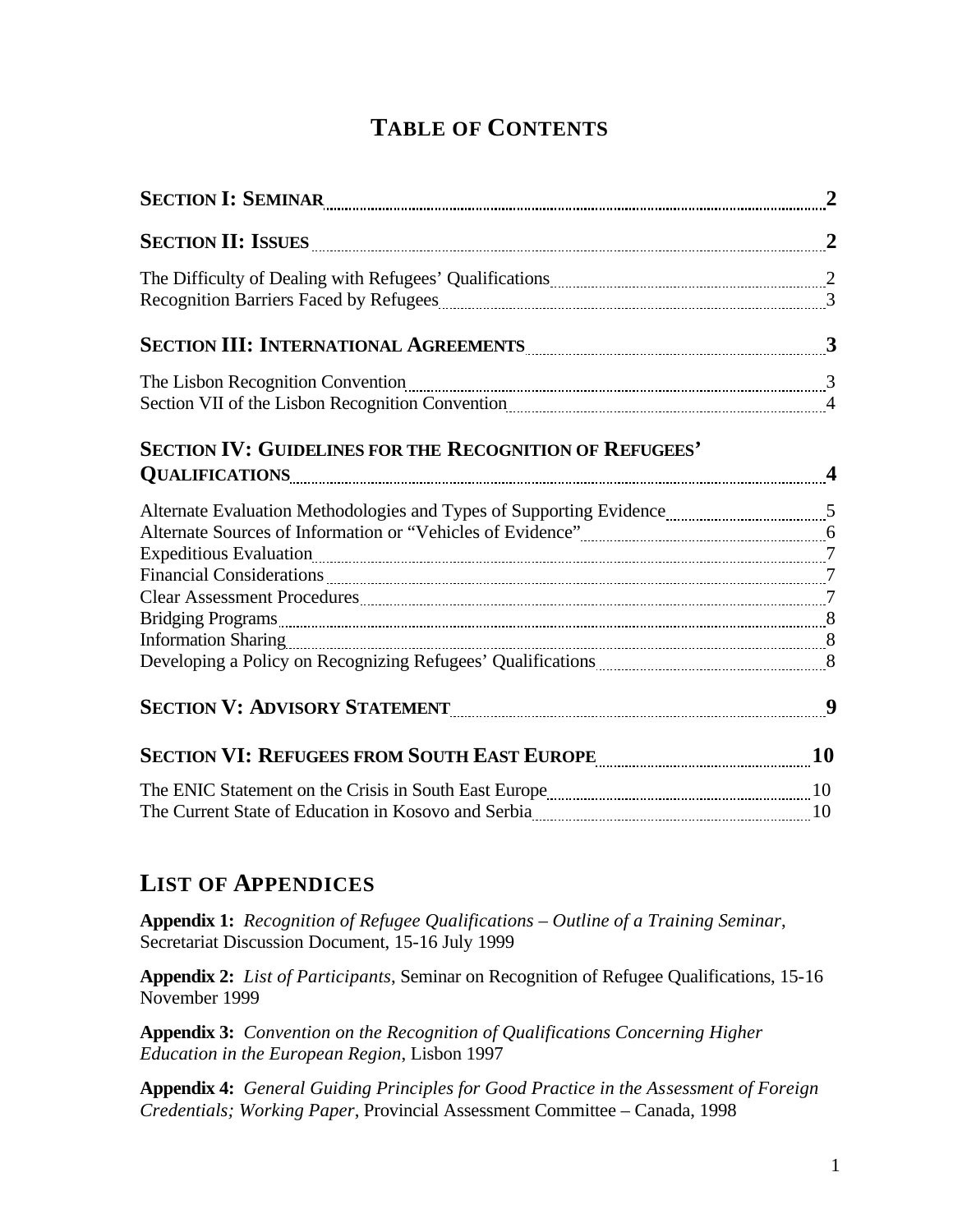**Appendix 5:**Sample Basic Program Evaluation Report from the International Credential Evaluation Service in Canada

**Appendix 6:** *The State of Higher Education in Kosovo*, Elmar Pichl, World University Service, 1999

**Appendix 7:** *Slovenian Experience with Certificates from Serbia and Kosovo*, Eva Vilfan, Ministry of Education and Sport, Republic of Slovenia, 1999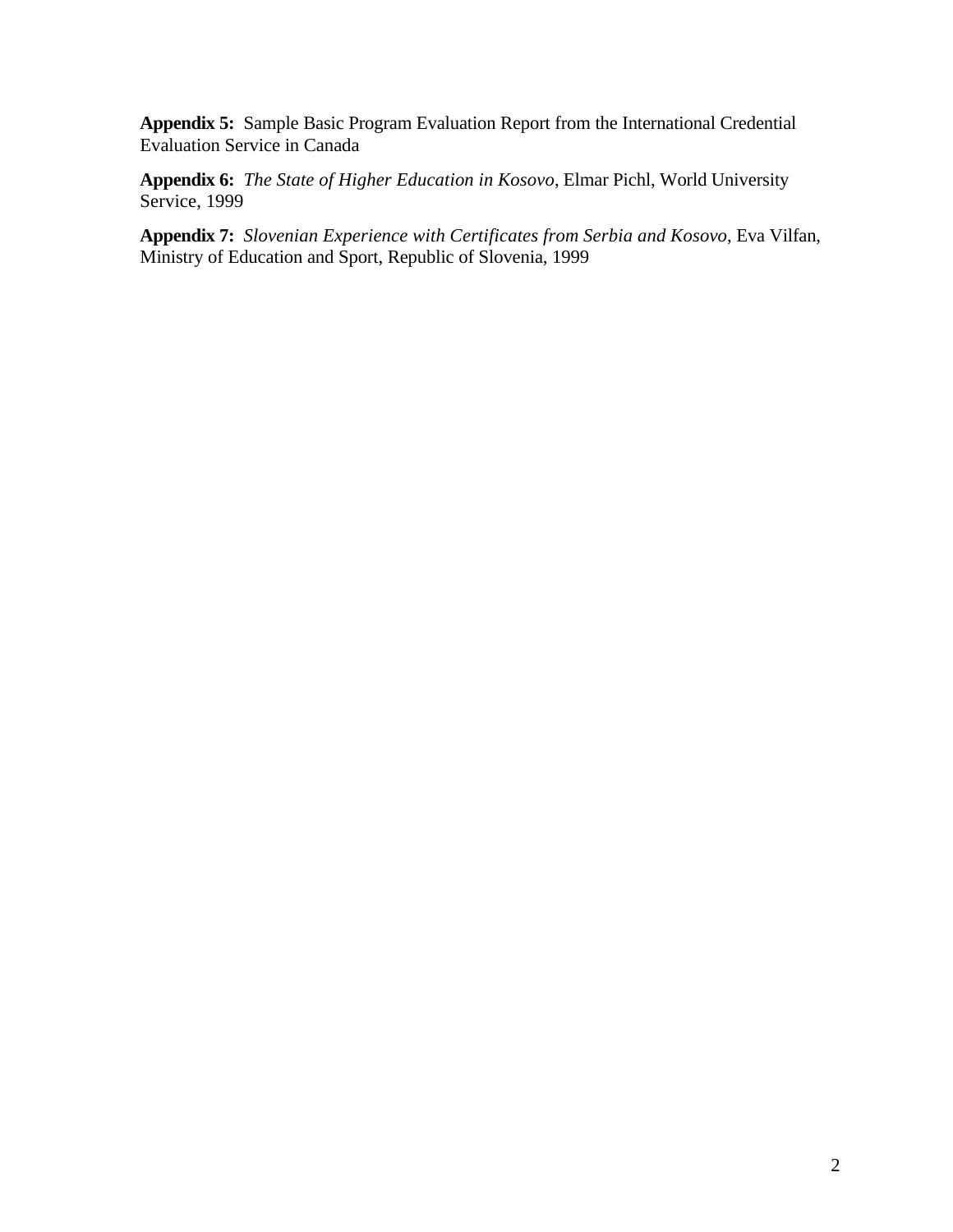# **SEMINAR ON RECOGNITION OF REFUGEE QUALIFICATIONS**

## **SECTION I: SEMINAR**

A seminar for credential evaluators and others called upon to evaluate educational qualifications held by refugees, displaced persons, and persons in a refugee-like situation (hereafter referred to as "refugees") was hosted by the Council of Europe on November 15-16, 1999 in Strasbourg, France. The seminar was developed on the basis of the crisis in South East Europe, with emphasis on educational qualifications from Serbia and Kosovo. However, many of the outcomes and recommendations are relevant to the evaluation of qualifications held by refugees, no matter what their geographical origin. A background document entitled *Recognition of Refugee* Qualifications – Outline *of a Training Seminar* is attached **(Appendix 1)**.

As an international credentials expert and manager of British Columbia's International Credential Evaluation Service (ICES), I was asked to attended this seminar and prepare this report in order to share the information gathered. I am grateful to the Canadian Information Centre on International Credentials, who initially found out about this opportunity, and to Citizenship and Immigration Canada, for funding the trip and the resulting report. I would also like to thank the Council of Europe for hosting the seminar and inviting a representative from Canada to attend.

The information in this report is current as of January 13, 2000. Further information and outcome documents are expected from the seminar in the future. These will be posted on the ICES Website at *http://www.ola.bc.ca/ices* as they become available.

A full list of the seminar participants appears in **Appendix 2**.

### **SECTION II: ISSUES**

#### **The Difficulty of Dealing with Refugees' Qualifications**

Normally, those who assess educational qualifications do evaluations on the basis of welldocumented qualifications from education systems where information is generally available. In the case of refugees, evaluators are often faced with incomplete or entirely missing information about the individual's educational achievements. Further, information from the country and the educational institution from which the qualification hails may also be unavailable. The evaluation of refugees' qualifications calls for a different approach than that normally used by evaluators.

Unfortunately, some evaluations come to a stop when faced with these barriers. The result is that many refugees who could be contributing to the country and community in which they now reside are unemployed or underemployed, and obliged to restart education or training already completed in their home country. While refugees often face other barriers such as language and/or emotional trauma, there is also evidence that systems for assessment and recognition of certificates, skills, and knowledge can fail to offer refugees appropriate routes into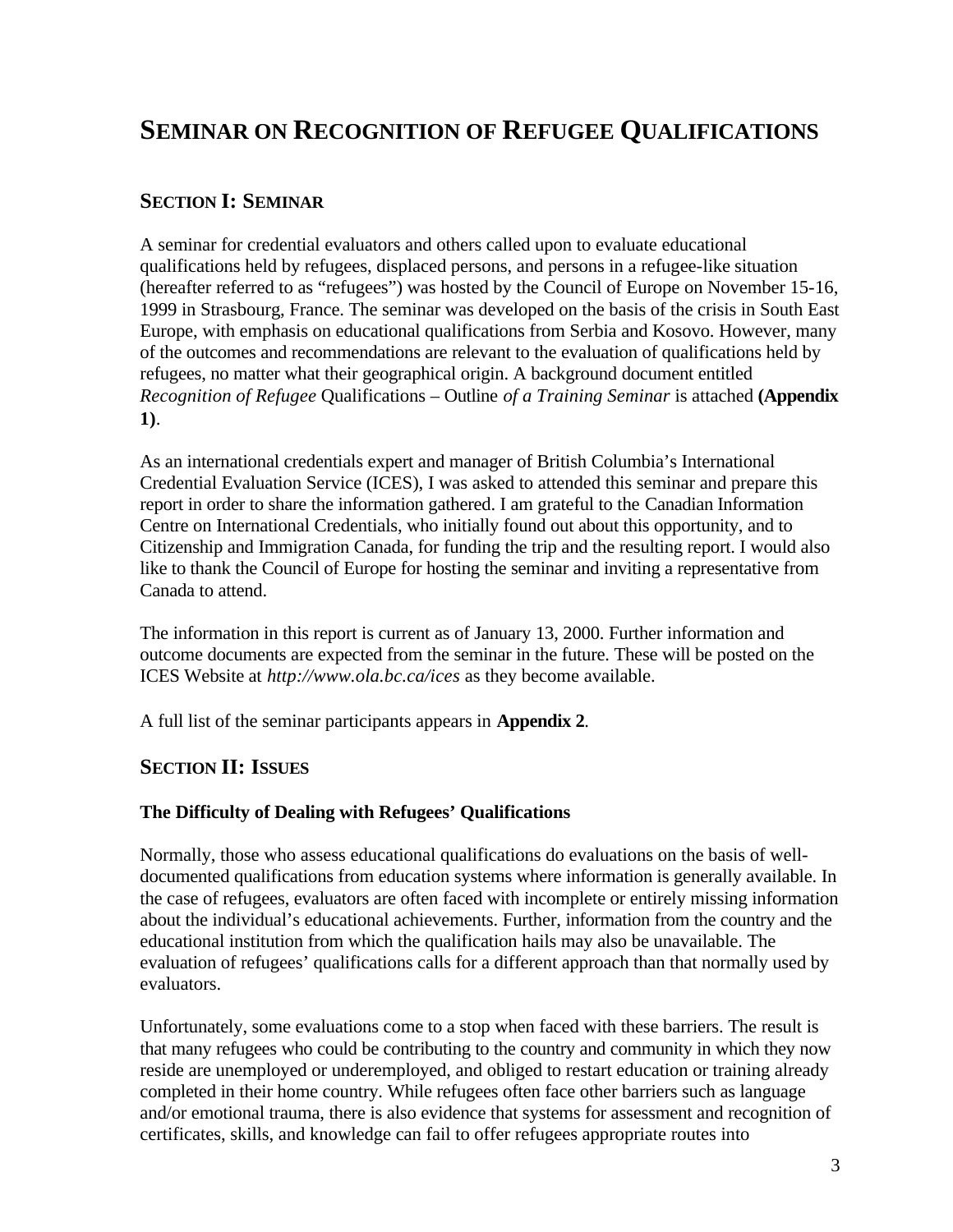employment or further education and training. The Lisbon Recognition Convention and, in particular, Section VII on the recognition of qualifications held by refugees, displaced persons, and persons in a refugee-like situation were created in an effort to address some of these issues.

## **Recognition Barriers Faced by Refugees**

The main recognition-related barriers faced by refugees were identified by the Danish Refugee Council to be:

- Insufficient information and unclear procedures
- Lack of provisions for various areas of assessment and recognition
- Lack of procedures to deal with insufficient documentation
- Lack of financial support and bridging to mainstream education and training

In a discussion among the participants at the seminar about the qualification recognition practices in each of the countries represented, it became apparent that there was a broad range of practices with regard to assessing the qualifications held by refugees. The number and severity of barriers faced by refugees in one country versus another varied.

Some of the assessment options that are already available in Canada to address these barriers were considered among the best in the group. For example, the credential evaluation reports offered by some of the evaluation services met many of the recommendations, as did the availability of examinations and prior learning assessment from some institutions and professional regulatory bodies. Unfortunately, the practices across Canada, from educational institution to educational institution, and between various regulated occupations and provincial jurisdictions, are as wide-ranging as those seen between the various European countries represented in the seminar. The result is that refugees and others arriving with education from other countries frequently do not know what to expect by way of recognition in our country. In other words, our systems of qualification recognition are less than clear.

## **SECTION III: INTERNATIONAL AGREEMENTS**

### **The Lisbon Recognition Convention**

The Convention on the Recognition of Qualifications Concerning Higher Education in the European Region (Lisbon 1997) was jointly drafted by the Council of Europe and the United Nations Educational, Scientific, and Cultural Organization (UNESCO). It is designed to streamline the legal framework at the European level and to replace, in the long run, six conventions adopted in this matter by the Council of Europe or UNESCO. It provides that requests for recognition should be assessed in a fair manner and within a reasonable time and that recognition can only be refused if the qualification is substantially different from that of the host country. The onus is placed on the evaluating party to demonstrate where substantial differences lie.

Two bodies, namely the Committee of the Convention on the Recognition of Qualifications Concerning Higher Education in the European Region and the European Network of National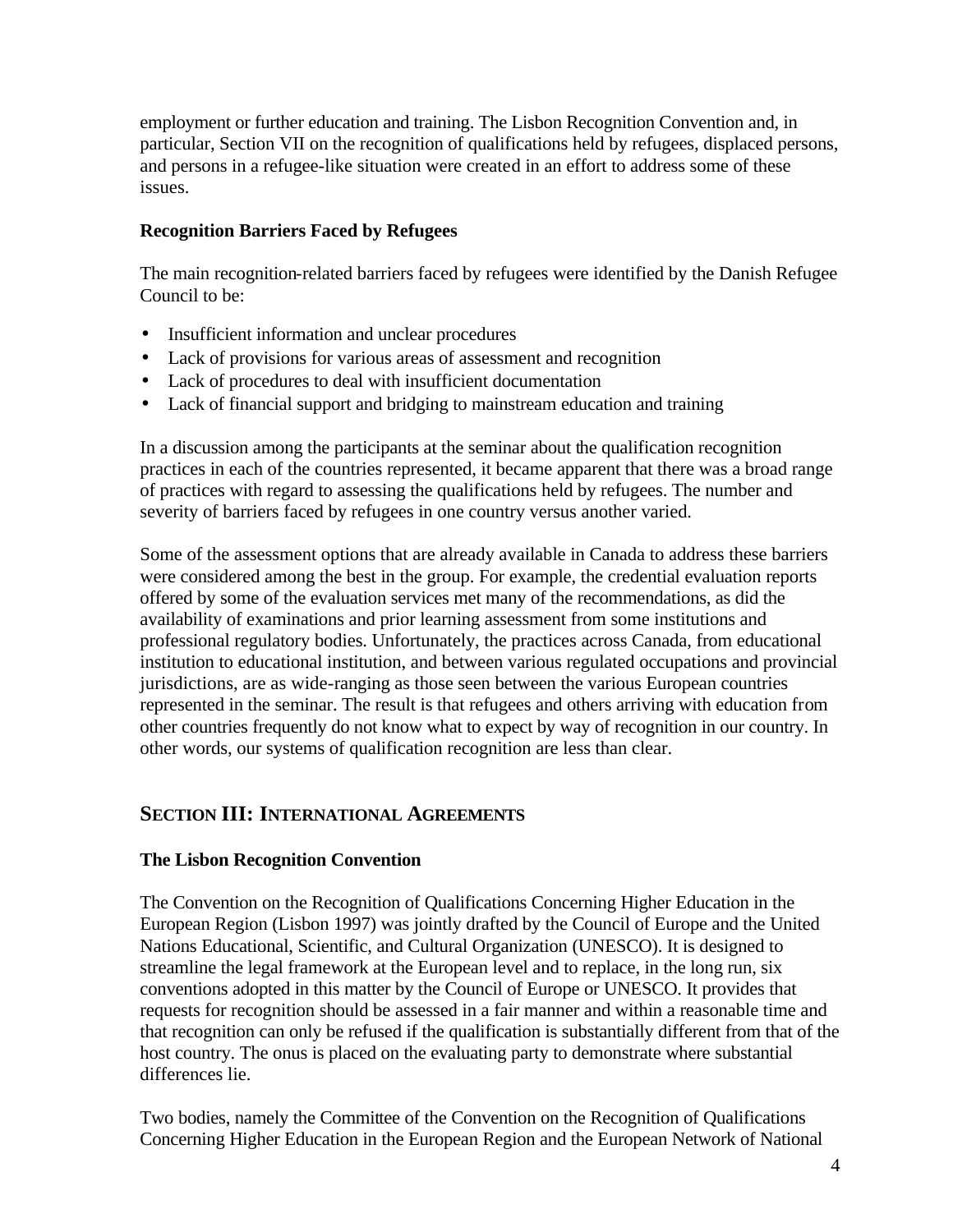Information Centres on Academic Mobility and Recognition (the ENIC Network), oversee, promote, and facilitate the implementation of the Convention. To this end, the Committee can adopt, by a majority of the Parties, recommendations, declarations, protocols, and models of good practice to guide the evaluating agents. Before making its decisions, the Committee seeks the opinion of the ENIC Network. The ENIC Network (or comparable agent in each country) is expected to uphold and assist the practical implementation of the Convention by the competent national authorities. The comparable body in Canada is the Canadian Information Centre on International Credentials (CICIC). This Convention was signed by Canada in November 1997 and came into effect in February 1999. The full text of the Convention is posted on the CICIC Website: *http://www.cicic.ca/conventions/index.stm* (**Appendix 3**).

In response to the Convention, Canada's Provincial Assessment Committee (PAC) developed a guiding principles document entitled *General Guiding Principles for Good Practice in the Assessment of Foreign Credentials.* The full text of the Guiding Principles is posted on the PAC Website: *http://www.canalliance.org/* (**Appendix 4**). This document referenced both the Lisbon Recognition Convention and a document produced by the Council of Europe and UNESCO, entitled *Draft Recommendations on the General Procedures and Criteria for the Evaluation of Foreign Qualifications*, as starting points. This guiding principles document is an excellent source of information to credential evaluators in Canada who want to ensure the use of good practices in the evaluation field.

#### **Section VII of the Lisbon Recognition Convention**

Section VII of the Lisbon Recognition Convention covers the recognition of qualifications held by refugees, displaced persons, and persons in a refugee-like situation. It reads as follows:

Each Party shall take all feasible and reasonable steps within the framework of its education system and in conformity with its constitutional, legal, and regulatory provisions to develop procedures designed to assess fairly and expeditiously whether refugees, displaced persons and persons in a refugee-like situation fulfill the relevant requirements for access to higher education, to further higher education programmes or to employment activities, even in cases in which the qualifications obtained in one of the Parties cannot be proven through documentary evidence.

The purpose of the seminar in Strasbourg was to develop guidelines in consultation with the ENIC Network to answer the questions that this section of the Convention raises. What feasible and reasonable steps can be taken in the absence of the normal documentation required for qualification assessment? What is "fair" and how may "expeditiously" be defined? These guidelines will likely go on to be adopted by the Committee of the Convention on the Recognition of Qualifications Concerning Higher Education in the European Region to guide the evaluating agents in the countries that are parties to the Lisbon Recognition Convention.

## **SECTION IV: GUIDELINES FOR THE RECOGNITION OF REFUGEES' QUALIFICATIONS**

Draft guidelines on how to deal with refugees' qualifications were presented at the seminar in Strasbourg for discussion by the participants. The draft was developed by the Working Party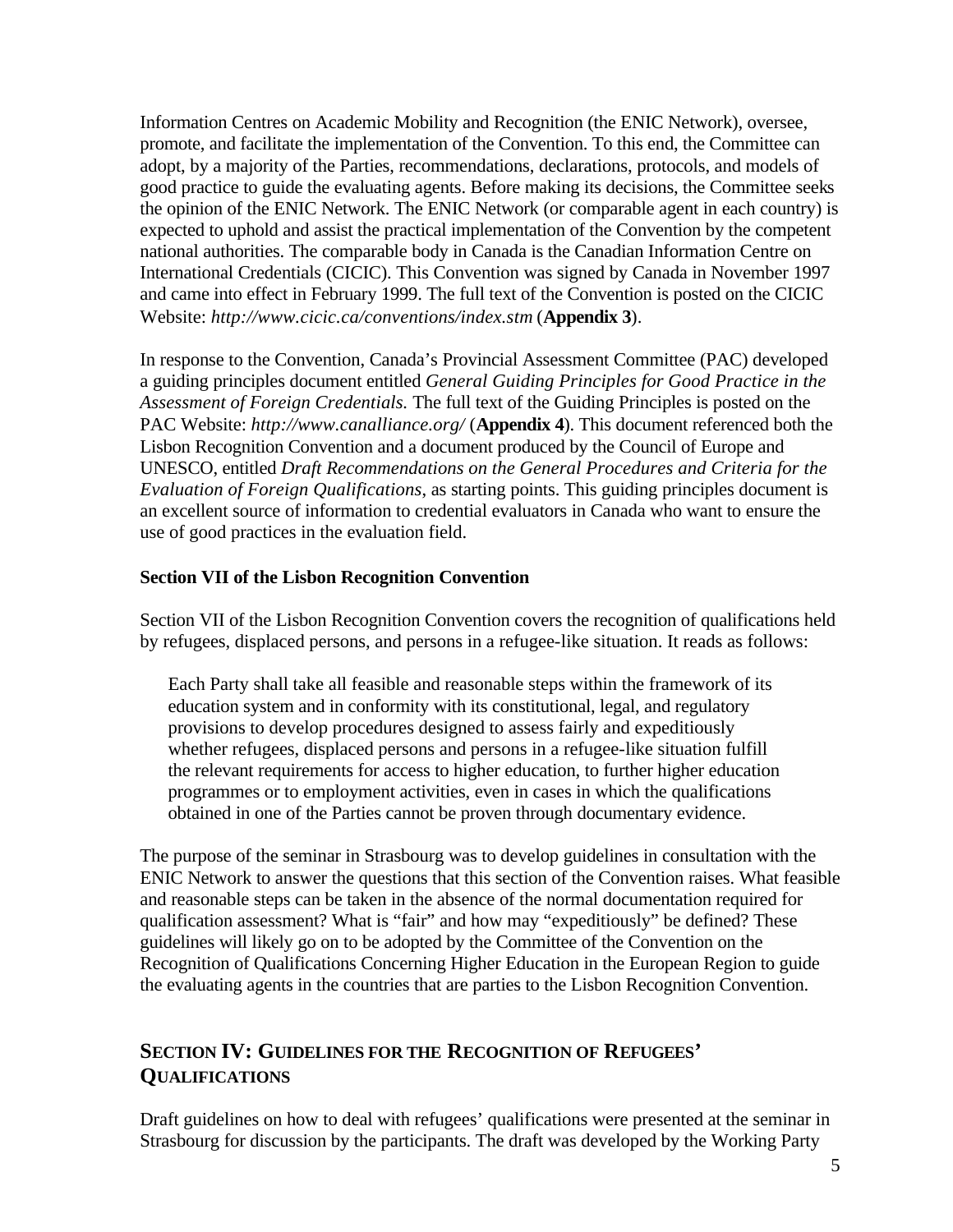on Refugee Qualifications on the basis of a workshop held at the ENIC meeting earlier in the year, work by the Danish Refugee Council, as well as by Erwin Malfroy, a member of the Working Party. These guidelines begin to provide a process for implementing Section VII of the Lisbon Recognition Convention. They were discussed in detail and some changes were suggested. A final document is being prepared by the Council and will be available later in 2000.

The participants at the seminar acknowledged that the options for dealing with refugee credentials may not be viable in every situation; however, these guidelines provide helpful alternatives for consideration and application when possible. Different evaluation needs and situations call for different approaches. The intent of this report is to present the guidelines that were discussed in Strasbourg to credential evaluators in Canada so that they can incorporate what is feasible for their situation.

## **Alternate Evaluation Methodologies and Types of Supporting Evidence**

As previously discussed, the evaluation of refugees' qualifications frequently involves additional hurdles for evaluators. Evaluators are often faced with incomplete or entirely missing information about the refugee's educational achievements. Approaches to compensating for missing or incomplete documentation that we discussed in Strasbourg included the following alternate evaluation methodologies and use of alternate supporting evidence.

## *Alternate Evaluation Methodologies*

- *Interviews* May be conducted by a qualified individual to assess the refugee's level of knowledge.
- *Special competence examinations* May be established to determine if an individual has the knowledge and/or skills necessary to either enter an educational program or pursue a particular occupation.
- *Sworn statements* May be used in conjunction with or as a basis for assessment of the qualifications that the individual claims to have been completed.
- *Prior learning assessment* May be based on a portfolio and other supporting evidence to determine an individual's level of knowledge and/or experience.
- *Provisional recognition or admission* May be used as an interim measure by an organization or institution until the "normal" evidence becomes available. In some cases, this evidence may never be available and some institutions may waive it if the refugee has successfully achieved the expected outcomes.

## *Alternate Types of Supporting Evidence*

Credential evaluators may also accept types of *supporting evidence* from outside their normal requirements in order to document the education claimed by a refugee. This supporting evidence can take many forms. Several different types of supporting evidence can be used to corroborate a refugee's claim. These include but are not limited to: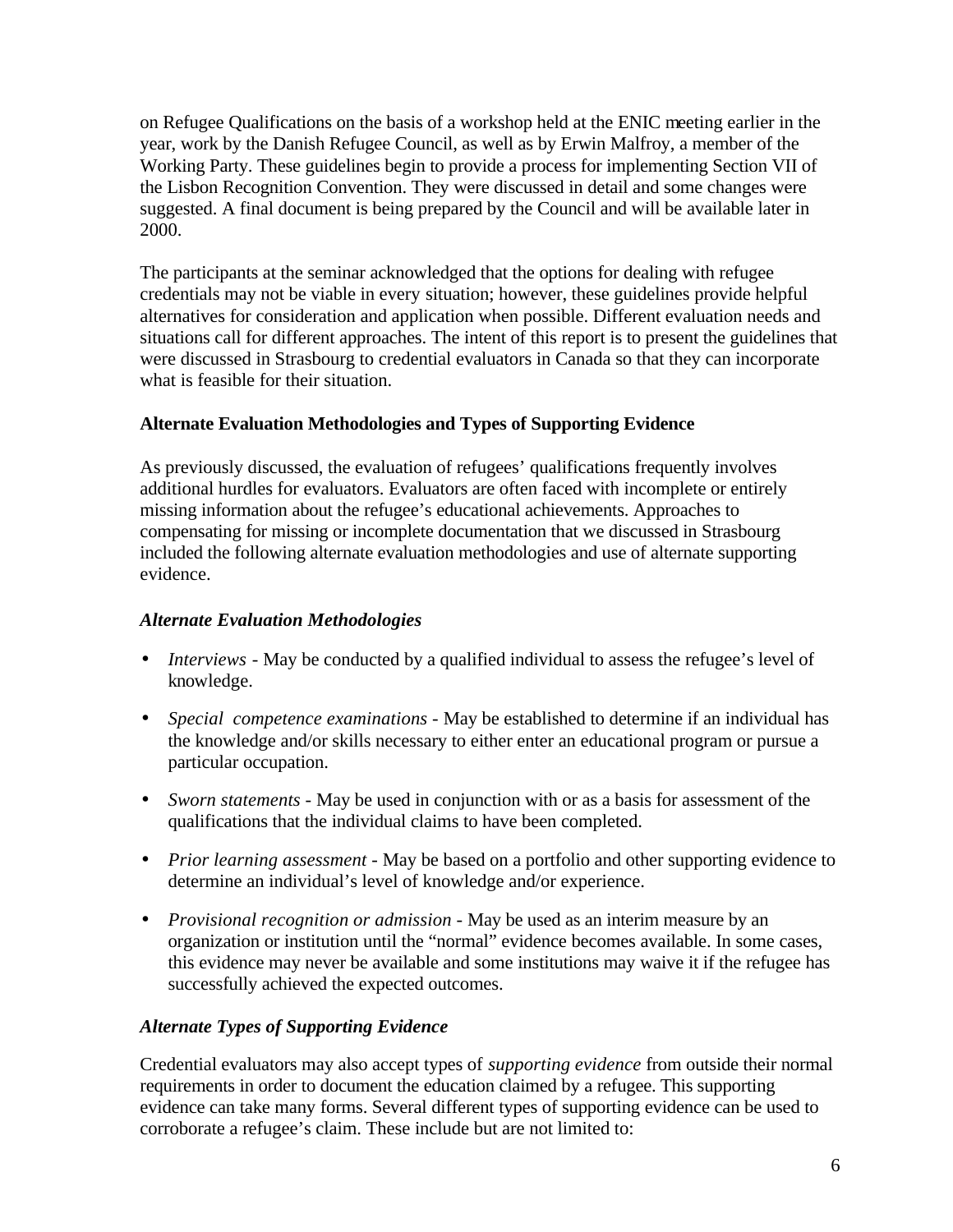- *Certificates of professional status* Normally awarded upon completion of a particular level of education or training, these may imply completion of a minimum level of education that may therefore be recognized by the evaluator.
- *Teachers' statements about the education completed by the individual* May be accepted in the absence of normal documentation from a registrarial office or similar authority.
- *Printed lists of admitted, registered, or graduated students* Sometimes printed in the newspapers of various countries to publicly acknowledge the accomplishments of individuals, these may be used by credential evaluators as supporting evidence of educational achievement.
- *Student identification cards* Provided by educational institutions upon registration, these may be used to demonstrate that an individual had access to a particular level of education in the home country. A credential evaluator at an educational institution may use this as a basis of admission for further education.
- *Statements from employers* May be used by evaluators to incorporate work experience, skills, and knowledge with formal education. The work experience may make it possible to bridge undocumented education gaps, compensate for detected shortfalls in practical training hours, and update old degrees.
- *Course calendars and program syllabi* In cases where completion of a program can be established, but a record of the individual's courses and grades cannot be obtained, an evaluator may be able to use an educational institution's course calendar or program syllabi to determine what courses and even what content was covered by the individual. In many countries and institutions, the program of study toward a particular credential is, in whole or in part, fixed. In these instances, evaluators may be able to make educated assumptions about what courses and material the graduate must have successfully completed in order to be awarded the credential. This information can be particularly helpful in assessing qualifications to meet the requirements of regulated occupations. It may also be used for decisions about transfer credit toward further education.

### **Canadian Context: Alternate Evaluation Methodologies and Supporting Evidence**

The Canadian representative at the Strasbourg seminar was pleased to report that many of the alternate methodologies are already in place in many evaluation jurisdictions in Canada. For example, some credential evaluation services will do assessments on the basis of a sworn statement from a refugee. Prior learning assessment is also on the rise in Canada.

Canadian evaluators, educators and professional/trades recognizing bodies are beginning to acknowledge the benefits of using whatever means viable to give due recognition to the credentials of those who come here from overseas. Participants at the seminar considered many Canadian practices to be on the cutting edge of evaluation.

Where possible, Canadian evaluators should continue to seek ways of demonstrating flexibility through alternate but reliable means to reach the goal of recognizing as much of the refugees' education as possible. Balanced with the need to ensure evaluations done by evaluation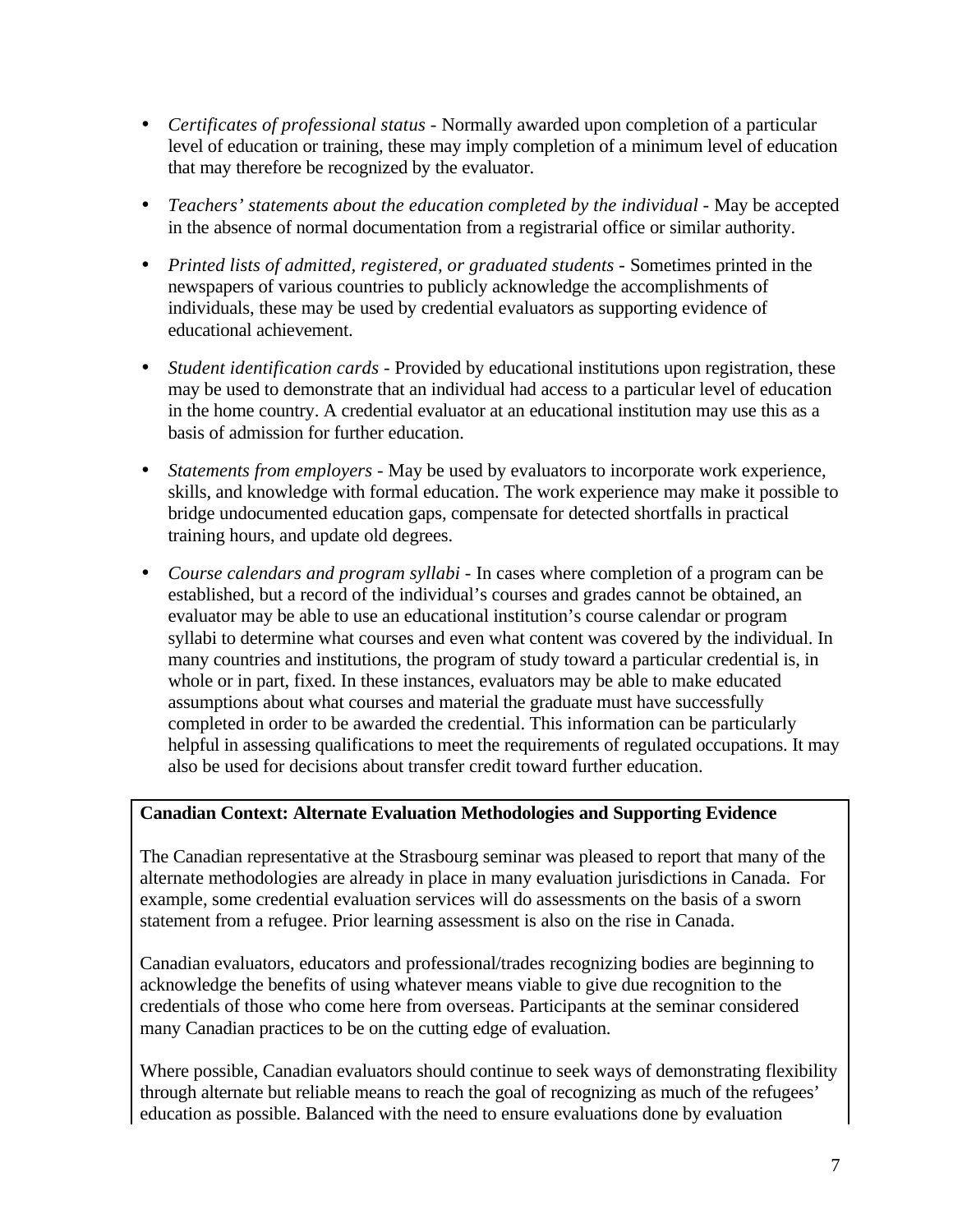services remain credible, fair, and reliable; evaluators need to be creative, open-minded, and willing to combine a range of assessment methodologies and use alternate types of evidence.

## **Alternate Sources of Information or "Vehicles of Evidence"**

For a number of reasons, the normal routes of information about a qualification frequently fail credential evaluators in the case of assessing refugees' qualifications. The refugee's educational institution may be closed or the records temporarily or permanently damaged or destroyed; the country's communication systems may be unreliable or unavailable; an ethnic, social, religious, or other group may be denied access to "recognized" education or information about the completed programs; and so forth. A number of alternate sources of information or "vehicles of evidence" were suggested in these cases:

- *Non-governmental Organizations* These include UNICEF, the World University Service (WUS), and others who sometimes have access to information due to their role in providing assistance within the country where the refugees' qualifications originate.
- *National Information Centres*  Evaluators are encouraged to make use of the National Information Centres (NICs) in their assessment of qualifications held by refugees. These centres are often willing and able to share their gained knowledge and expertise concerning the recognition of refugees' credentials.
- *Web resources* are increasingly helpful in assessing refugee qualifications from around the world. As helpful sites are identified, the International Credential Evaluation Service will create links on its Website at *http://www.ola.bc.ca/ices*

**Canadian Context:** When researching the educational credentials of refugees, Canadian evaluators are encouraged to seek out and utilize alternate sources of information.

## **Expeditious Evaluation**

In order to prevent the loss of valuable time, it was proposed in the seminar that refugees should have access to results of their qualification assessment within four months of applying for recognition. Ideally, these results should be in the form of an advisory statement that can be used as a reliable tool in job search, and career and education planning. The goal is to prevent the refugees from losing touch with their field of study, profession, or trade due to extensive delays in integrating them with the systems in the host country. The participants reported that the four-month timeframe was already being achieved in most cases in their respective countries.

**Canadian Context:** Canadian evaluators should endeavour to complete evaluations for refugees as quickly as possible and within four months of their submission of an application for evaluation.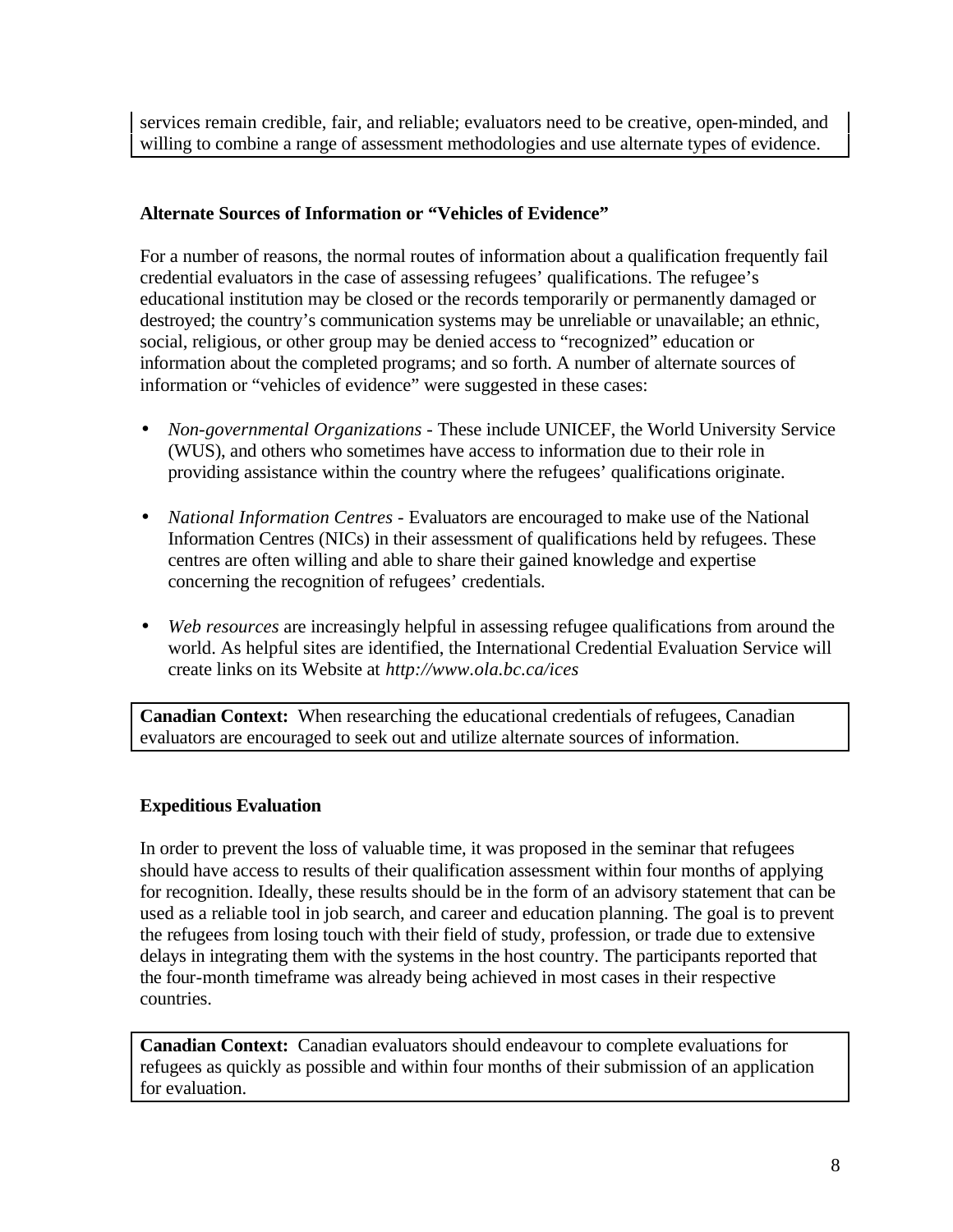### **Financial Considerations**

Refugees are often in a financially difficult situation. The recommendation made in the seminar is to reduce or eliminate the fees charged to refugees for the evaluation of their credentials. It was pointed out that recognition of their education and training is a critical factor in getting them back on their feet and allowing them to become productive members of society in the host country.

In addition to the problems associated with evaluation fees, the cost of translating their documents was also identified as a problem. Flexibility on the part of evaluators about the translations that are submitted was recommended.

**Canadian Context:** Many costs associated with evaluation and translation are unavoidable because these services are not generally funded by the federal and provincial governments in Canada and must therefore recover their operation costs. A possible solution is for government, perhaps in partnership with the banking industry, to provide loans or bursaries to cover the costs of assessment, translations, and compensatory education or training. Alternately, they could fund evaluation services directly for the assessment of refugee qualifications.

Ideally, all government-recognized refugees should be funded for translation and evaluation of their educational credentials by one of the international credential evaluation services in Canada, the assessing body for their profession or trade, or the educational institution that offers training in the refugees' field.

### **Clear Assessment Procedures**

The draft guidelines suggested that information on the procedures and criteria for the assessment of refugees' qualifications should be plain and the written materials, like the application form, should be in a "relevant language". There was some debate among the attendees at the seminar about the issue of a "relevant language". In the end, it was determined that it is preferable to translate instructions and forms if possible. In situations where a large group with a common language is being taken into a country, funding may be provided to facilitate translation of key information or tools to assist them.

Those working with the refugees (for example: social workers, vocational guidance counsellors, and translators) should be kept informed about the procedures and criteria for the assessment of refugees' qualifications. It is important that the procedures be clear to this group because they will likely be working in an advisory and facilitating capacity with refugees.

**Canadian Context:** Assessment procedures in Canada should be written in plain language that would be easily understood by an individual with English or French as a second language. If Canada took in a large group of refugees from a particular country or region of the world, and it was determined that it would be beneficial to provide assessment instructions in a language other than English or French, the Government of Canada should provide funding for translation of these documents.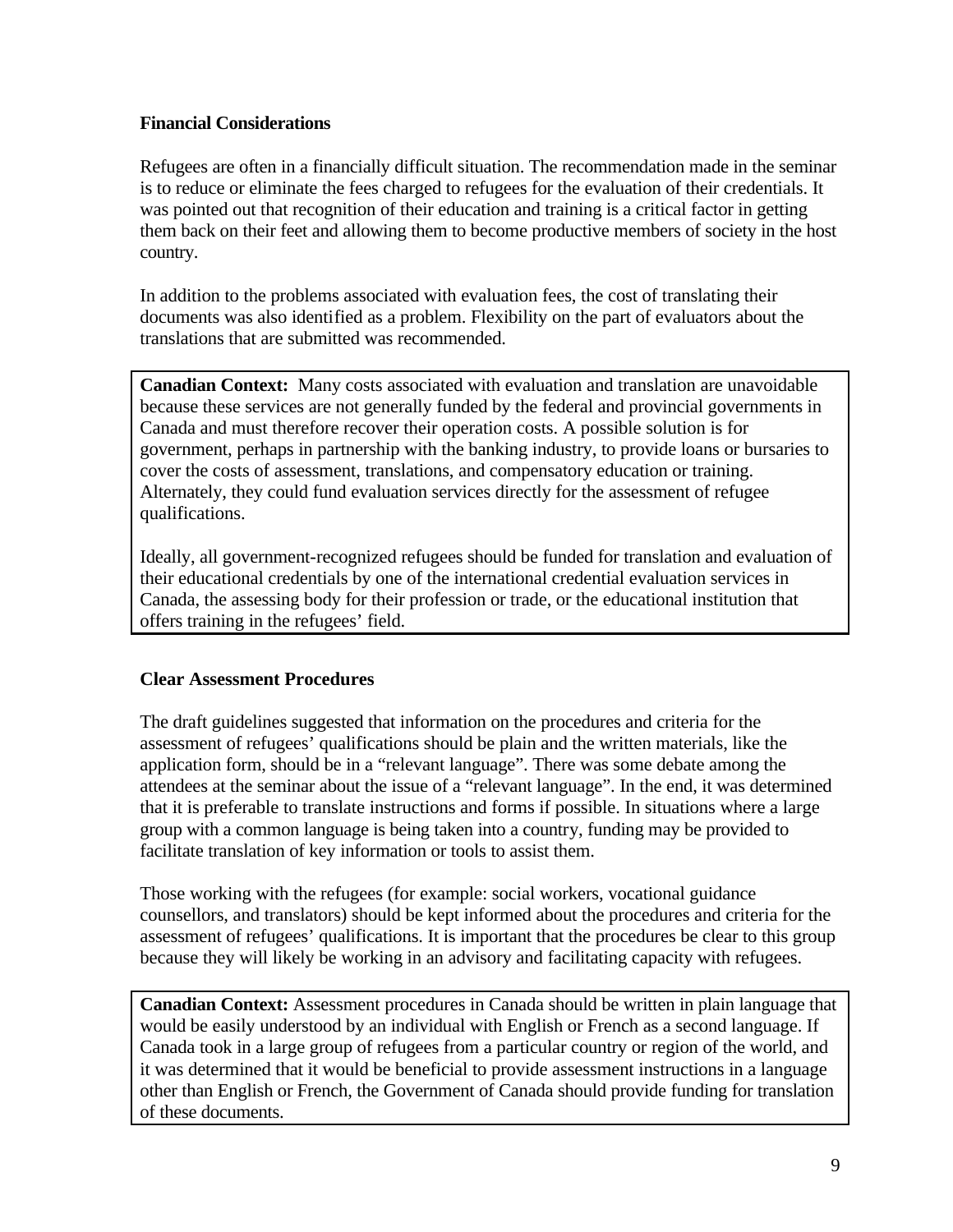### **Bridging Programs**

In cases where credential evaluators identify a significant difference between the refugees' qualifications and the local ones, suitable courses designed to bridge the gaps and shortfalls should be organized. Wherever possible, refugees should be able to avoid restarting their education and training from scratch by having their qualifications taken into account.

**Canadian Context:** Part-time or modular courses and programs are needed to permit greater access to education that would bridge the gaps identified by evaluators. Work in this area is already underway at some post-secondary institutions in Canada as a way of providing access to individuals who have received partial credit through prior learning assessment and recognition.

#### **Information Sharing**

The sharing of information is especially critical when dealing with credentials for refugees as sources of information can be very limited and yet extremely valuable to the credential evaluator. The following recommendations were made in relation to sharing information:

- Credential evaluators from all jurisdictions (credential evaluation services, postsecondary education, immigration, regulatory bodies, etc.) should seek ways to share information about their methodologies and results of refugee qualification evaluation so that the benefit of research and knowledge can be built upon and expanded.
- The concept of having an internationally accessible website on refugee qualifications was discussed in the workshop. Key sources of information for countries that have experienced turmoil resulting in an upset to their education system could be posted to this site. (There is a possibility that either the Danish Refugee Council or the World University Service will take up this task in the future.)
- Meetings between evaluating agencies, refugee-assisting organizations, and government officials should occur on an ongoing basis to increase the awareness of recognition problems and work toward solutions. This is particularly important in the case of dealing with defined groups of refugees where appropriate strategies and solutions can be developed by bringing together the key players.

#### **Developing a Policy on Recognizing Refugees' Qualifications**

**Canadian Context:** Many of the alternative approaches suggested above are already in place with some evaluation authorities in Canada, while for others these may present new concepts that they may or may not be able to implement for legal, fiscal, or other reasons. Organizations, authorities, and individuals dealing with recognition and integration matters may wish to work together to analyze the wide-ranging recognition practices in Canada and consider these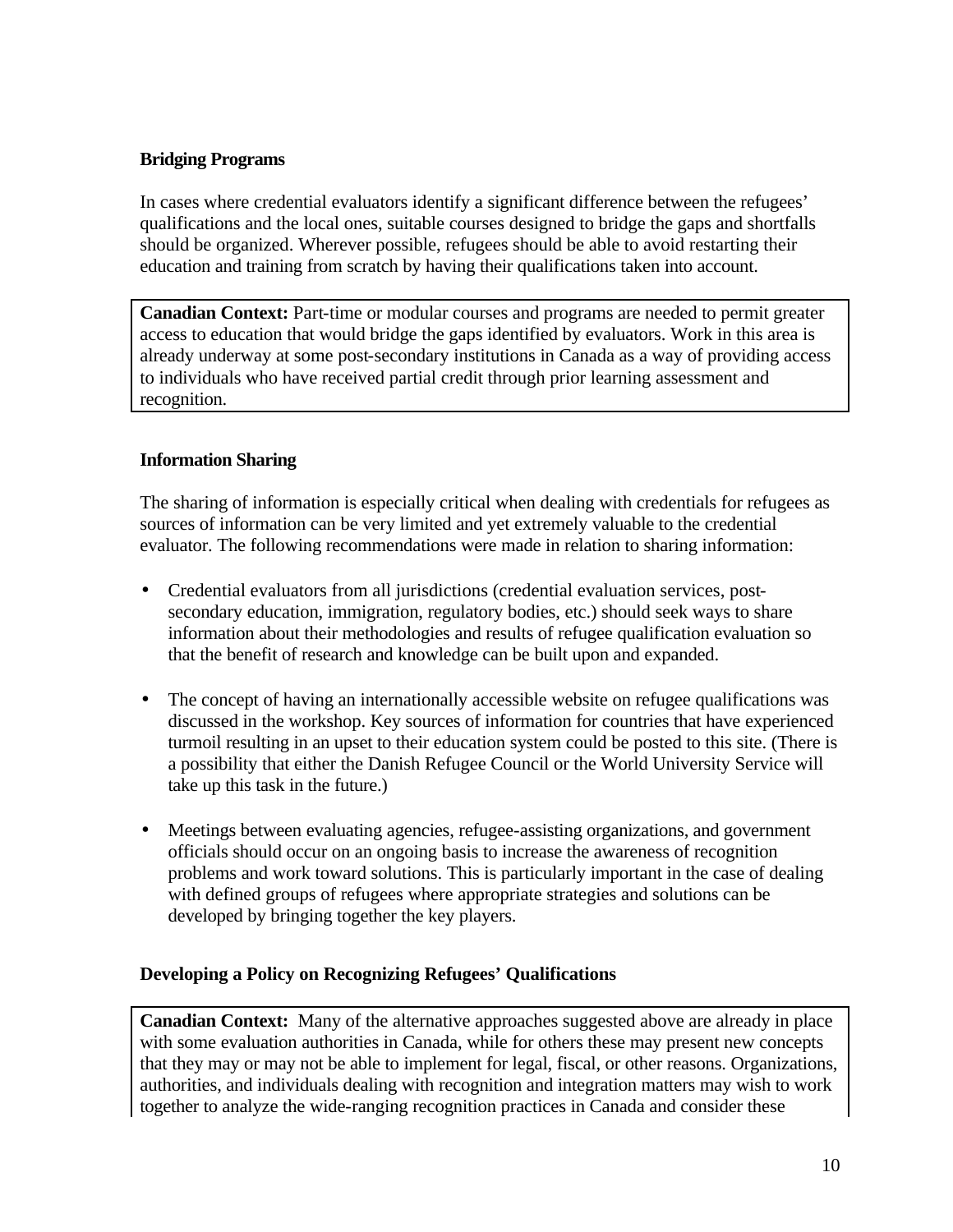suggestions in developing policies for fair assessment adapted to the circumstances of refugees.

# **SECTION V: ADVISORY STATEMENT**

In addition to the discussions about guidelines for recognizing refugees' qualifications, there was discussion about what form the result of this assessment should take. It was recommended that the assessment on behalf of a refugee result in an advisory statement. A sample of this advisory statement was presented by the Working Party and discussed at the seminar in some detail.

The advisory statement is intended to be a tool for the credential evaluator to reconstruct the educational background of the refugee in order to facilitate future assessment and recognition. This paper would act as a tool to assist the refugee in a job search, for career or education planning, and for as many other uses as possible. The advisory paper itself is not necessarily an evaluation, but a descriptive reconstruction of the academic achievements established according to a professional assessment of available documents and other supporting evidence.

The academic reconstruction contained in the advisory statement would provide:

a) An *overview of the claimed educational background* and the supporting evidence provided for each - the sample discussed looked like this:

| <b>Educational Background</b>    |                                      |
|----------------------------------|--------------------------------------|
| <b>Qualification</b>             | <b>Supporting Evidence</b>           |
| <b>Secondary Education</b>       | Diploma                              |
| Higher education - first degree  | Student ID                           |
|                                  | Transcript of 1st year               |
| Higher education - second degree | No formal educational documents, but |
|                                  | Teacher statement                    |
|                                  | <b>Employment contract</b>           |

b) a *checklist of relevant information that has been gathered*, which may include:

- Identification of the holder of the claimed qualifications
- Refugee's claimed educational background and achievements
- Level of the qualification(s) in the home country
- Contents of the program and results gained
- Function of the qualification
- Studies not completed
- Additional information found relevant by the evaluator

The suggested advisory paper is being updated by the Council and will be posted on the ICES Website when available.

**Canadian Context:** Some evaluation services in Canada will produce a report that is similar to the above advisory statement. For example, the International Credential Evaluation Service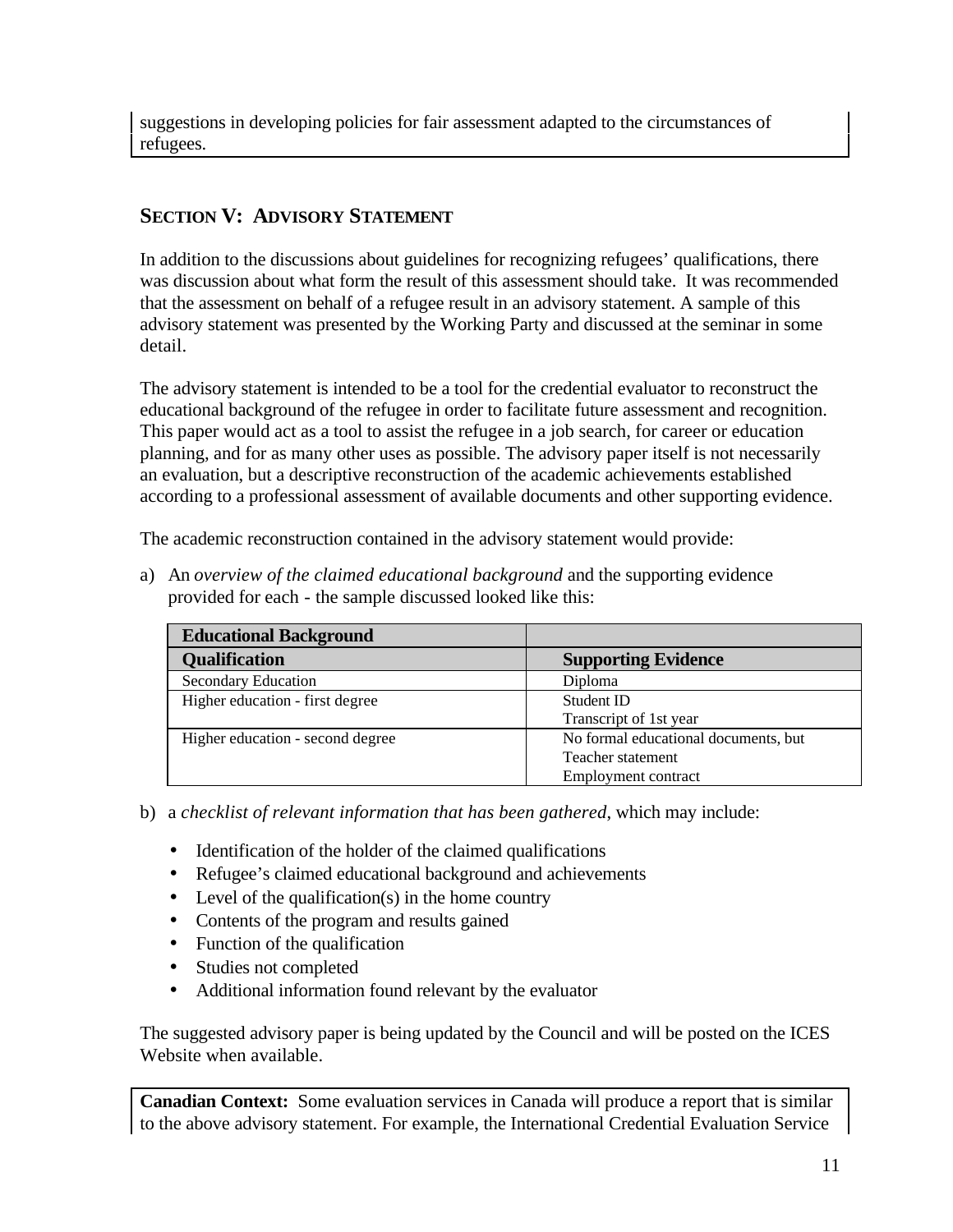offers a "Program Evaluation" report in cases where formal educational documentation and supporting evidence are unavailable (**Appendix 5**). This report, requested by the refugee on the basis of a sworn statement about the educational credential they claim to have completed, serves most of the purposes of the suggested advisory statement. However, it does not confirm that the refugee completed the credential.

In special circumstances, evaluation services in Canada may wish to consider broadening the types of evidence that they accept to validate credentials for evaluation purposes and produce reports that connect the credential with the individual. This approach would more closely resemble the concept put forward at the seminar in Strasbourg.

## **SECTION VI: REFUGEES FROM SOUTH EAST EUROPE**

## **The ENIC Statement on the Crisis in South East Europe**

The European National Information Centres (ENICs) provide information on the education systems of their countries to those in other countries for the purpose of facilitating recognition. The ENIC Statement on Recognition and Mobility Issues Related to the Crisis in South East Europe, adopted by the ENIC Network on 15 June 1999, references Section VII of the Lisbon Recognition Convention. In it, the ENIC Network appeals to the parties and signatories to the convention to apply the principles outlined in Section VII to recognition of qualifications of refugees from the former Yugoslavia. Institutions are encouraged to show a high degree of flexibility in cases where qualifications cannot be documented and to recognize the parallel and often non-formal Albanian education system which was in operation in Kosovo for a number of years prior to the crisis in 1999. Further information on the parallel system is outlined below.

## **The Current State of Education in Kosovo and Serbia**

In Kosovo, a parallel, non-official education system for the Albanian population was in place for a number of years prior to the events in South East Europe in 1999. In the latter part of this year, a similar situation began to occur for the Serb population of the region. Credential evaluators are encouraged to give some level of recognition to these parallel or "shadow" education systems. While they fall outside the officially recognized education system of the region, it is important to note that there have been times when they are the *only* education available in a system that bars students on the basis of their ethnic origin. Like access to medical treatment, the assessment of qualifications should be fair to all. While the majority of refugees from South East Europe are currently of ethnic Albanian origin, the same flexibility should be accorded to the evaluation of credentials for refugees of Serbian or any other ethnic origin.

Two presentations on the status of education in Kosovo and Serbia were given during the seminar in Strasbourg. The first presentation, entitled *The State of Higher Education in Kosovo* (**Appendix 6**), was given by Elmar Pichl who worked in the Prishtina office of the World University Service for most of 1999. His presentation, based on first hand experience